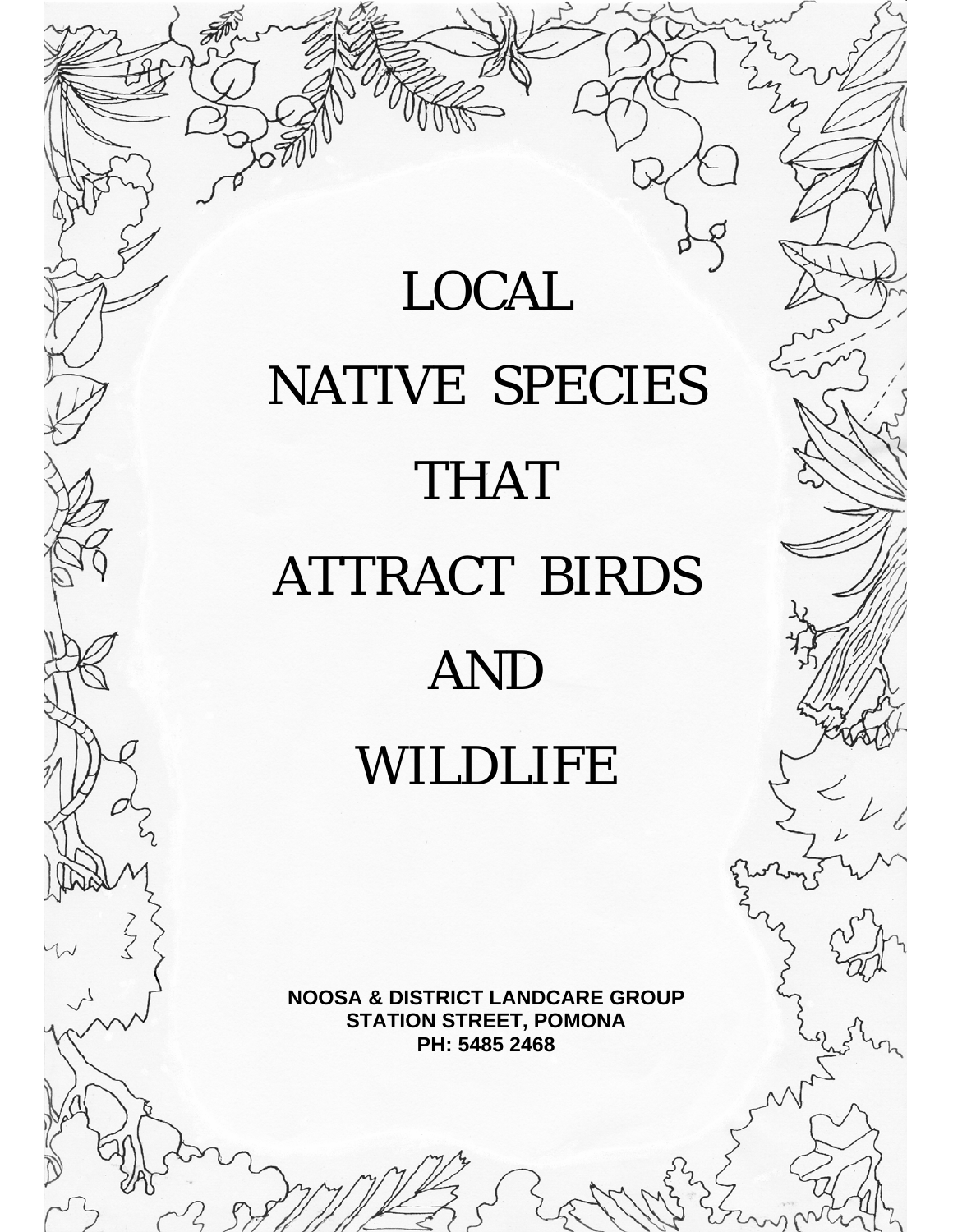**ACACIA SPECIES ACMENA SPECIES ACRONYCHIA SPECIES ALECTRYON SPECIES ALLOCASUARINA SPECIES ALPHINIA CAERULEA ALPHITONIA SPECIES APHANANTHE PHILIPPINENIS** ARCHONTOPHOENIX CUNNINGHAMIANA **ARYTERA SPECIES** ATTRACTOCARPUS CHARTACEUS AURANTICARPA RHOMBIFLOIA **AUSTROMYRTUS SPECIES BANKSIA SPECIES BEILSHMIEDIA SPECIES BRACHYCHITON SPECIES BREYNIA OBLONGIFOLIA BRIDELIA EXALTATA CALLICARPA PEDUNCULATA CALLISTEMON SPECIES CALLITRIS COLUMELLARIS CANTHIUM SPECIES CAPPARIS ARBOREA CARISSA OVATA** CASTANOSPERMUM AUSTRALIS **CINNAMOMUM SPECIES CITRUS AUSTRALIS CLERODENDRON FLORIBUNDUM CORYMBIA SPECIES CRYPTOCARYA SPECIES CUPANIOPSIS SPECIES CYMBOPOGON REFRACTUS DECASPERMUM HUMILE DIANELLA SPECIES DIPLOGLOTTIS SPECIES DODONEA SPECIES DYSOXYLUM SPECIES ELAEOCARPUS SPECIES** ELATTOSTACHYS NERVOSA **ENDIANDRA SPECIES EUCALYPTUS SPECIES EUROSCHINUS FALCATA FICUS SPECIES FLAGELLARIA INDICA FLINDERSIA SPECIES GLOCHIDION SPECIES GMELINA LEICHHARDTII** 

**Wattles Lilly pillies** Acronychias **Allectryons** She-oaks Native ginger **Ashes** Rough-leaved elm **Bangalow palm Aryteras** Narrow-leaved gardenia Diamond pittosporum **Austromyrtus Banksias Walnuts Kurrajongs** Native coffee Brush ironbark Velvet leaf **Bottlebrushes Bribie Island pine** Canthiums Native caper Native currant **Black bean Sassafras** Native lime Lolly bush **Bloodwoods** Laurel **Tuckeroo Barbed wire grass Myrtles Flax lillies** Native tamarinds **Hop bushes** Rosewood, Hairy bean Quandongs **Green tamarind Walnuts** Gums Ribbonwood Native figs Flagellaria vine Native ashes **Cheesetrees** White beech